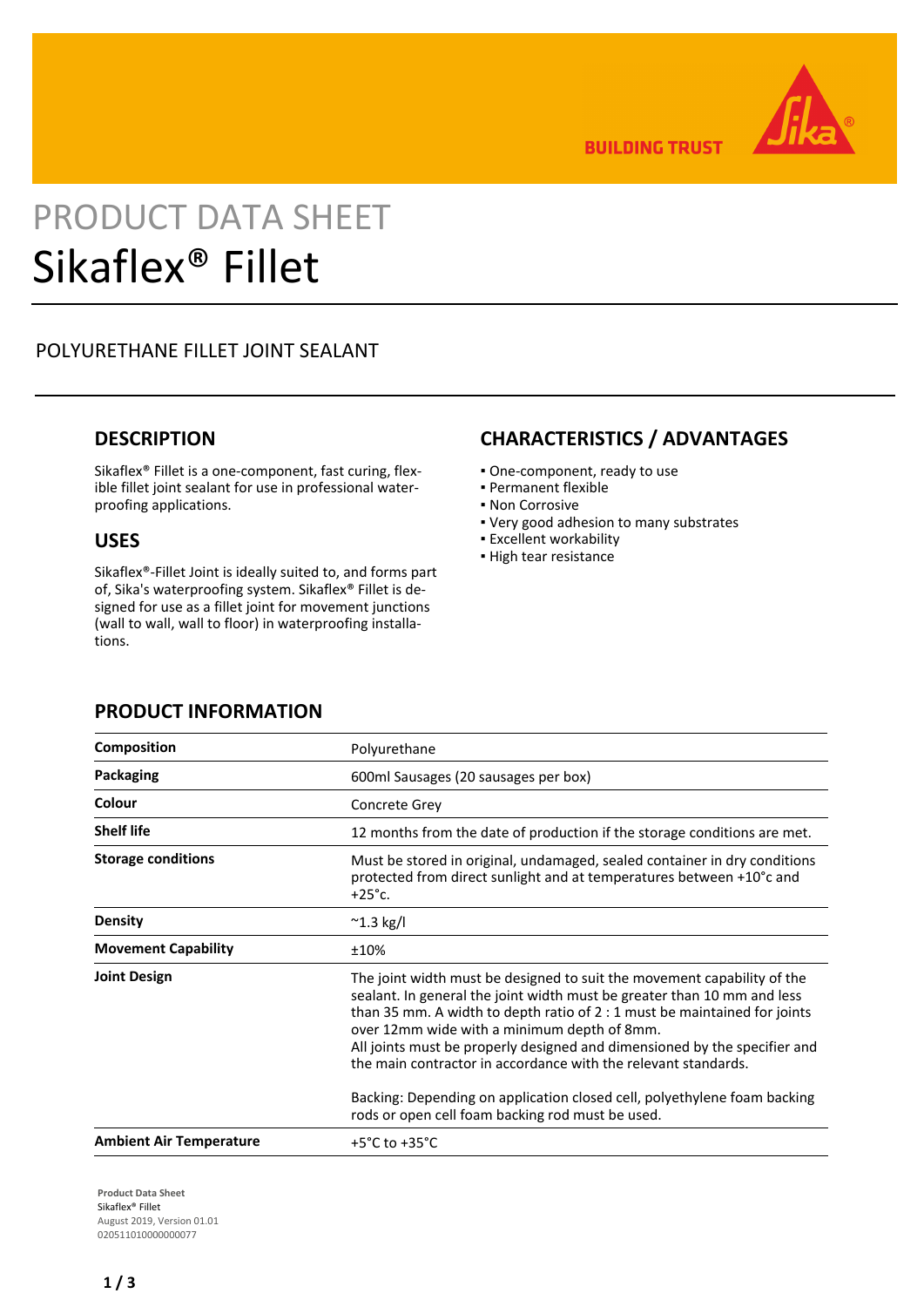**Skinning time**  $\sim$  40 minutes (+23°c & 50% relative humidity)

## **APPLICATION INSTRUCTIONS**

#### **SUBSTRATE PREPARATION**

The substrate must be clean, dry, sound and homogeneous, free from oils, grease, dust and loose or friable particles. Sikaflex® Fillet adheres without primers and/or activators. However, for optimum adhesion and critical, high performance applications, such as on multi-story buildings, highly stressed joints, extreme weather exposure or water immersion, the following priming and/or pretreatment procedures shall be followed:

#### **Non-porous substrates**

Aluminium, anodised aluminium, stainless steel, galvanised steel, powder coated metals or glazed tiles have to be cleaned and pre-treated using Sika® Aktivator-205, wiped on with a clean towel. Before sealing, allow a flash-off time of > 15 minutes (< 6 hours). Other metals, such as copper, brass and titanium-zinc, also have to be cleaned and pre-treated using Sika® Aktivator-205,wiped on with a clean towel. After the necessary flash-off time, use a brush to apply Sika® Primer-3 N and allow a further flash-off time of > 30 minutes (< 8 hours) before sealing the joints. PVC has to be cleaned and pre-treated using Sika® Primer-215 applied with a brush. Before sealing, allow a flash-off time of > 30 minutes (< 8 hours).

#### **Porous substrates**

Concrete, aerated concrete and cement based renders, mortars and bricks shall be primed using Sika® Primer-3 N applied with a brush. Before sealing, allow a flash-off time of > 30 minutes (< 8 hours). For more detailed advice and instructions please contact the local Sika Technical Services Department. **Note:** Primers are adhesion promoters. They are neither a substitute for the correct cleaning of a surface, nor do they improve the strength of the surface significantly.

#### **APPLICATION METHOD / TOOLS**

Sikaflex® Fillet is supplied ready to use. After the necessary substrate preparation, insert a suitable backing rod to the required depth and apply any primer if necessary. Insert a foil pack into the sealant gun and extrude Sikaflex® Fillet into the joint making sure that it comes into full contact with the sides of the joint and avoids any air entrapment. Sikaflex® Fillet sealant must be firmly tooled against the joint sides to ensure adequate adhesion. It is recommended to use masking tape where exact joint lines or neat lines are required. Remove the tape within the skin time. Use a compatible tooling agent (e.g. Sika® Tooling Agent N) to smooth the joint surfaces. Do not use tooling products containing solvents.

#### **CLEANING OF EQUIPMENT**

Clean all tools and application equipment with Sika® Remover-208 immediately after use. Hardened / cured material can only be mechanically removed.

## **FURTHER INFORMATION**

▪ Safety Data Sheet (SDS)

## **IMPORTANT CONSIDERATIONS**

- **Elastic sealants may not be over painted with rigid or** less flexible coatings.
- Compatibility testing of proposed coatings must be undertaken to ensure suitability.
- If there is no history of a particular coating/paint being applied over cured Sikaflex® Fillet for a period of six months or more, an overpaintability test should be made to determine: That the paint dries properly within the expected time frame.That if the paint film dries satisfactorily it is not subsequently softened and/or stained where it comes into contact with the Sikaflex® Fillet when exposed to the heat of the sun.That the adhesion of the paint/coating is satisfactory.
- **Colour deviations may occur due to exposure to** chemicals, high temperatures, UV-radiation. However a change in colour will not adversely influence the technical performance or the durability of the product.
- Do not use Sikaflex® Fillet as a glass sealer, on bituminous substrates, natural rubber, EPDM rubber or on building materials which might bleed oils, plasticizers or solvents which could attack the sealant.
- **E** Sikaflex® Fillet should be used with care resealing joints that were previously filled with silicone sealant. Consult our Technical Department.
- Do not use Sikaflex<sup>®</sup> Fillet to seal swimming pools.
- Only use in well ventilated areas
- Do not mix with or expose uncured Sikaflex® Fillet to substances that may react with isocyanates, especially alcohols which are often components within e.g. thinners, solvents, cleaning agents and formwork releasing compounds. Such contact could interfere or prevent the cross linking curing reaction of the material.
- Epoxy resin coatings should be fully cured prior to the application of the adhesive / sealant as the uncured amine component could inhibit the cure of polyurethane adhesives / sealants.

# **BASIS OF PRODUCT DATA**

All technical data stated in this Product Data Sheet are based on laboratory tests. Actual measured data may vary due to circumstances beyond our control.

**BUILDING TRUST** 

# **LOCAL RESTRICTIONS**

**Product Data Sheet** Sikaflex® Fillet August 2019, Version 01.01 020511010000000077